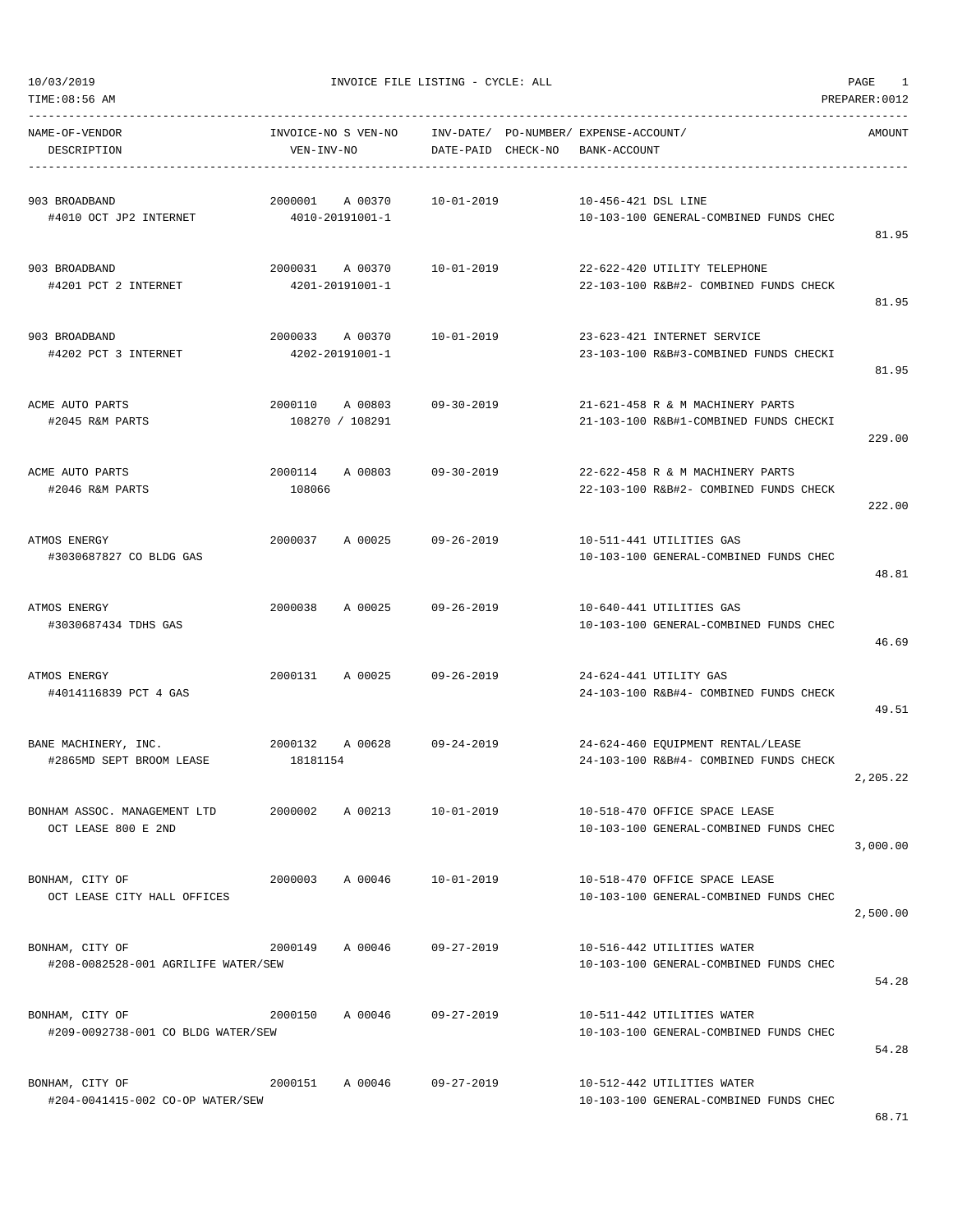| NAME-OF-VENDOR<br>DESCRIPTION<br>---------------------------------                   | INVOICE-NO S VEN-NO<br>VEN-INV-NO<br>----------------------- |                            |                    | INV-DATE/ PO-NUMBER/ EXPENSE-ACCOUNT/<br>DATE-PAID CHECK-NO BANK-ACCOUNT                      | AMOUNT |
|--------------------------------------------------------------------------------------|--------------------------------------------------------------|----------------------------|--------------------|-----------------------------------------------------------------------------------------------|--------|
| BONHAM, CITY OF<br>#204-0041265-003 108 E SAM RAYBURN                                | 2000152                                                      | A 00046 09-27-2019         |                    | 10-518-442 UTILITIES WATER<br>10-103-100 GENERAL-COMBINED FUNDS CHEC                          | 158.53 |
| BONHAM, CITY OF<br>#204-0041265-003 108 E SAM RAYBURN                                | 2000153                                                      | A 00046                    | 09-27-2019         | 10-518-443 TRASH PICKUP SERVICE<br>10-103-100 GENERAL-COMBINED FUNDS CHEC                     | 17.90  |
| BONHAM, CITY OF<br>#209-0093037-002 200 E 1ST WATER/SE                               |                                                              | 2000154 A 00046 09-27-2019 |                    | 10-518-442 UTILITIES WATER<br>10-103-100 GENERAL-COMBINED FUNDS CHEC                          | 130.96 |
| 2000155<br>BONHAM, CITY OF<br>#209-0093037-002 200 E 1ST TRASH                       |                                                              | A 00046 09-27-2019         |                    | 10-518-443 TRASH PICKUP SERVICE<br>10-103-100 GENERAL-COMBINED FUNDS CHEC                     | 17.90  |
| BONHAM, CITY OF<br>#214-0043011-001 SHERIFF TRASH                                    | 2000156                                                      | A 00046 09-27-2019         |                    | 10-560-443 SHERIFF TRASH PICKUP<br>10-103-100 GENERAL-COMBINED FUNDS CHEC                     | 113.28 |
| 2000157 A 00046 09-27-2019<br>BONHAM, CITY OF<br>#214-0043011-001 SHERIFF WATER/SEWE |                                                              |                            |                    | 10-560-442 UTILITIES WATER<br>10-103-100 GENERAL-COMBINED FUNDS CHEC                          | 143.53 |
| BONHAM, CITY OF<br>#205-0050150-001 SA WATER/SEWE                                    | 2000158                                                      | A 00046 09-27-2019         |                    | 10-513-442 UTILITIES WATER<br>10-103-100 GENERAL-COMBINED FUNDS CHEC                          | 96.54  |
| BONHAM, CITY OF<br>#205-0050150-001 SA TRASH                                         | 2000159                                                      | A 00046 09-27-2019         |                    | 10-513-443 TRASH PICKUP SERVICE<br>10-103-100 GENERAL-COMBINED FUNDS CHEC                     | 82.08  |
| BONHAM, CITY OF<br>#209-0092739-001 CO BLDG TRASH                                    | 2000160                                                      |                            | A 00046 09-27-2019 | 10-511-443 TRASH PICK-UP SERVICE<br>10-103-100 GENERAL-COMBINED FUNDS CHEC                    | 41.04  |
| BONHAM, CITY OF<br>#209-0092739-001 TDHS TRASH                                       |                                                              |                            |                    | 2000161 A 00046 09-27-2019 10-640-443 TRASH PICK-UP<br>10-103-100 GENERAL-COMBINED FUNDS CHEC | 41.04  |
| BONHAM, CITY OF<br>#209-0092739-001 TDHS WATER/SEWER                                 | 2000162                                                      | A 00046 09-27-2019         |                    | 10-640-442 UTILITIES WATER<br>10-103-100 GENERAL-COMBINED FUNDS CHEC                          | 319.92 |
| BONHAM, CITY OF<br>#209-0092863-001 800 E 2ND TRASH                                  | 2000163                                                      | A 00046 09-27-2019         |                    | 10-518-443 TRASH PICKUP SERVICE<br>10-103-100 GENERAL-COMBINED FUNDS CHEC                     | 63.74  |
| BONHAM, CITY OF<br>#204-0041367-001 CH TRASH                                         |                                                              | 2000164 A 00046 09-27-2019 |                    | 10-510-443 TRASH PICK-UP<br>10-103-100 GENERAL-COMBINED FUNDS CHEC                            | 82.08  |
| BONHAM, CITY OF<br>#209-0092782-001 PCT 4 WATER/SEWER                                | 2000165                                                      | A 00046                    | 09-27-2019         | 24-624-442 UTILITY WATER<br>24-103-100 R&B#4- COMBINED FUNDS CHECK                            |        |

-----------------------------------------------------------------------------------------------------------------------------------

TIME:08:56 AM PREPARER:0012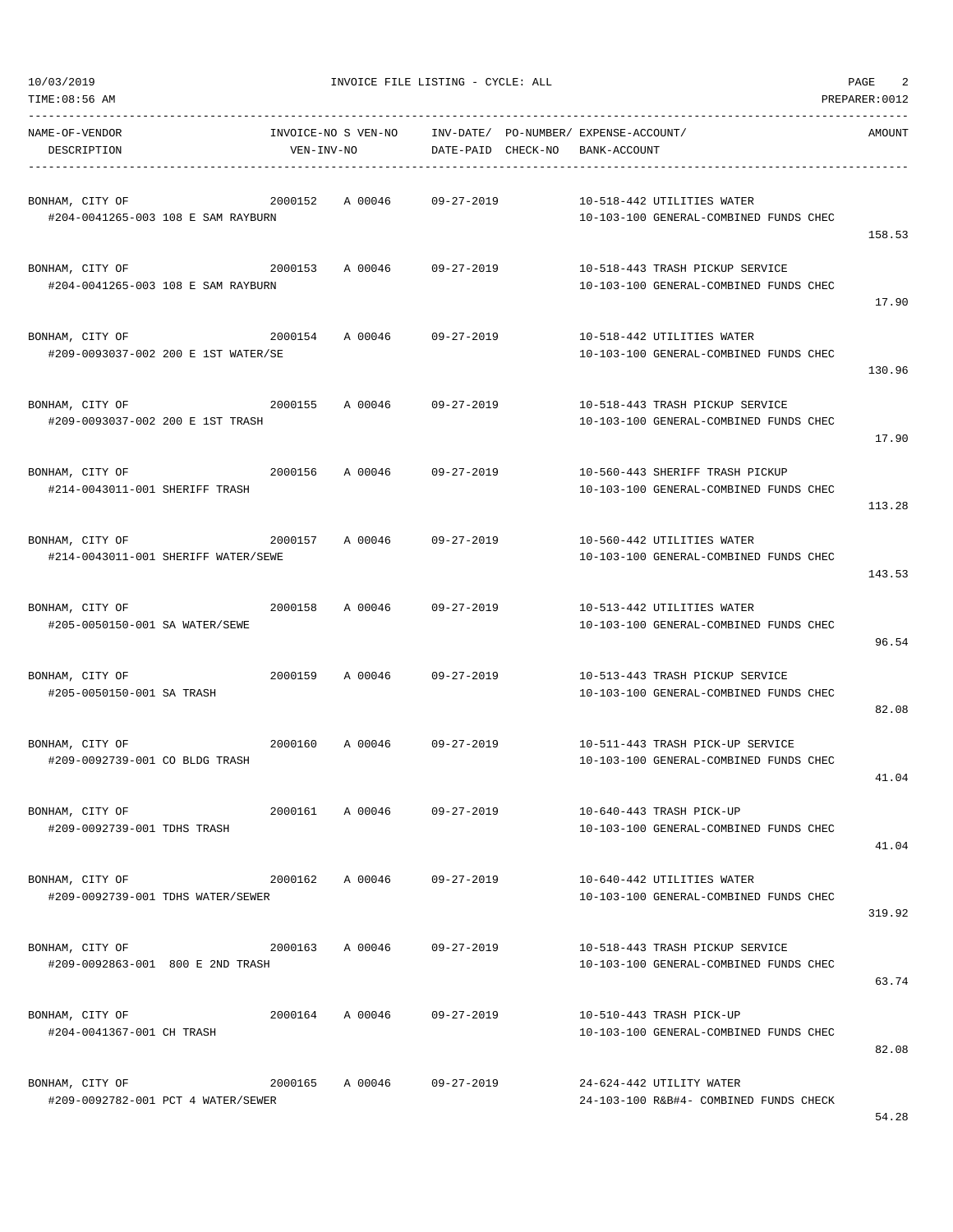| NAME-OF-VENDOR<br>DESCRIPTION                                               | VEN-INV-NO                  | INVOICE-NO S VEN-NO INV-DATE/ PO-NUMBER/ EXPENSE-ACCOUNT/ | DATE-PAID CHECK-NO BANK-ACCOUNT |                      |                                                                                | AMOUNT   |
|-----------------------------------------------------------------------------|-----------------------------|-----------------------------------------------------------|---------------------------------|----------------------|--------------------------------------------------------------------------------|----------|
| BRAZOS TRAILER MANUFACTURING LLC<br>10/1/19 PCT3 TRAILER LEASE 6MO 10004097 |                             | 2000034 A 00406                                           | 10-01-2019                      |                      | 23-623-460 EQUIPMENT RENTAL/LEASE<br>23-103-100 R&B#3-COMBINED FUNDS CHECKI    | 3,000.00 |
| BRESE-LEBRON LAW, PLLC<br>FA-19-44272 ROUNDTREE DST CT                      |                             | 2000039 A 00449 09-22-2019                                |                                 |                      | 10-435-436 ATTORNEY FEES- CPS CASES<br>10-103-100 GENERAL-COMBINED FUNDS CHEC  | 365.50   |
| BRESE-LEBRON LAW, PLLC<br>FA-19-44277 OBIER DST CT                          | 2000040                     | A 00449 09-27-2019                                        |                                 |                      | 10-435-436 ATTORNEY FEES- CPS CASES<br>10-103-100 GENERAL-COMBINED FUNDS CHEC  | 892.50   |
| BRESE-LEBRON LAW, PLLC<br>CR-18-26860 HALL DST CT                           |                             | 2000167 A 00449 09-27-2019                                |                                 |                      | 10-435-437 ATTORNEY FEES<br>10-103-100 GENERAL-COMBINED FUNDS CHEC             | 1,028.50 |
| BROWN, ELIJAH C.<br>19368 HERNDON DST CT                                    |                             | 2000041 A 00264 09-12-2019                                |                                 |                      | 10-435-437 ATTORNEY FEES<br>10-103-100 GENERAL-COMBINED FUNDS CHEC             | 297.50   |
| BROWN, ELIJAH C.<br>50083 SCONZO CO CT@LAW                                  |                             | 2000147 A 00264 10-02-2019                                |                                 |                      | 10-410-424 INDIGENT ATTORNEY FEES<br>10-103-100 GENERAL-COMBINED FUNDS CHEC    | 300.00   |
| CASE, FRED<br>8/27-9/30/19 JANITOR TRAVEL-EA                                | 2000042                     | A                                                         | 09-30-2019                      |                      | 10-511-225 JANITOR TRAVEL<br>10-103-100 GENERAL-COMBINED FUNDS CHEC            | 13.92    |
| 2000043 A<br>CASE, FRED<br>8/28-9/30/19 JANITOR TRAVEL-AGRILIF              |                             |                                                           | 09-30-2019                      |                      | 10-516-225 JANITOR TRAVEL<br>10-103-100 GENERAL-COMBINED FUNDS CHEC            | 19.49    |
| CIRCLE STAR QUICK LUBE & TIRE<br>9/20/19 PCT 2 INSPECTIONS                  | 11012634                    | 2000115 A 00610 09-20-2019                                |                                 |                      | 22-622-458 R & M MACHINERY PARTS<br>22-103-100 R&B#2- COMBINED FUNDS CHECK     | 14.00    |
| CIRCLE STAR QUICK LUBE & TIRE<br>9/20/19 PCT 2 R&M TIRE                     | 11012634                    | 2000116 A 00610                                           | 09-20-2019                      |                      | 22-622-459 R & M MACH. TIRES & TUBES<br>22-103-100 R&B#2- COMBINED FUNDS CHECK | 94.00    |
| CITY AUTO PARTS<br>#7451 R&M PARTS                                          | 2000117                     | A 00592 09-25-2019                                        |                                 |                      | 22-622-458 R & M MACHINERY PARTS<br>22-103-100 R&B#2- COMBINED FUNDS CHECK     | 389.95   |
| CITY AUTO PARTS<br>#7451 OIL                                                | 2000118                     | A 00592                                                   | $09 - 25 - 2019$                |                      | 22-622-457 R & M MACHINERY GAS & OIL<br>22-103-100 R&B#2- COMBINED FUNDS CHECK | 31.03    |
| COOPER-SORRELLS FUNERAL HOME<br>9/23/19 ASHBY REMOVAL/POUCH                 | 2000044 A 00163<br>$C19-27$ |                                                           | $09 - 23 - 2019$                | 10-425-466 AUTOPSIES | 10-103-100 GENERAL-COMBINED FUNDS CHEC                                         | 450.00   |
| COOPER-SORRELLS FUNERAL HOME<br>9/23/19 SALES REMOVAL/POUCH/TRANSPO C19-26  | 2000045 A 00163             |                                                           | 09-23-2019                      | 10-425-466 AUTOPSIES | 10-103-100 GENERAL-COMBINED FUNDS CHEC                                         |          |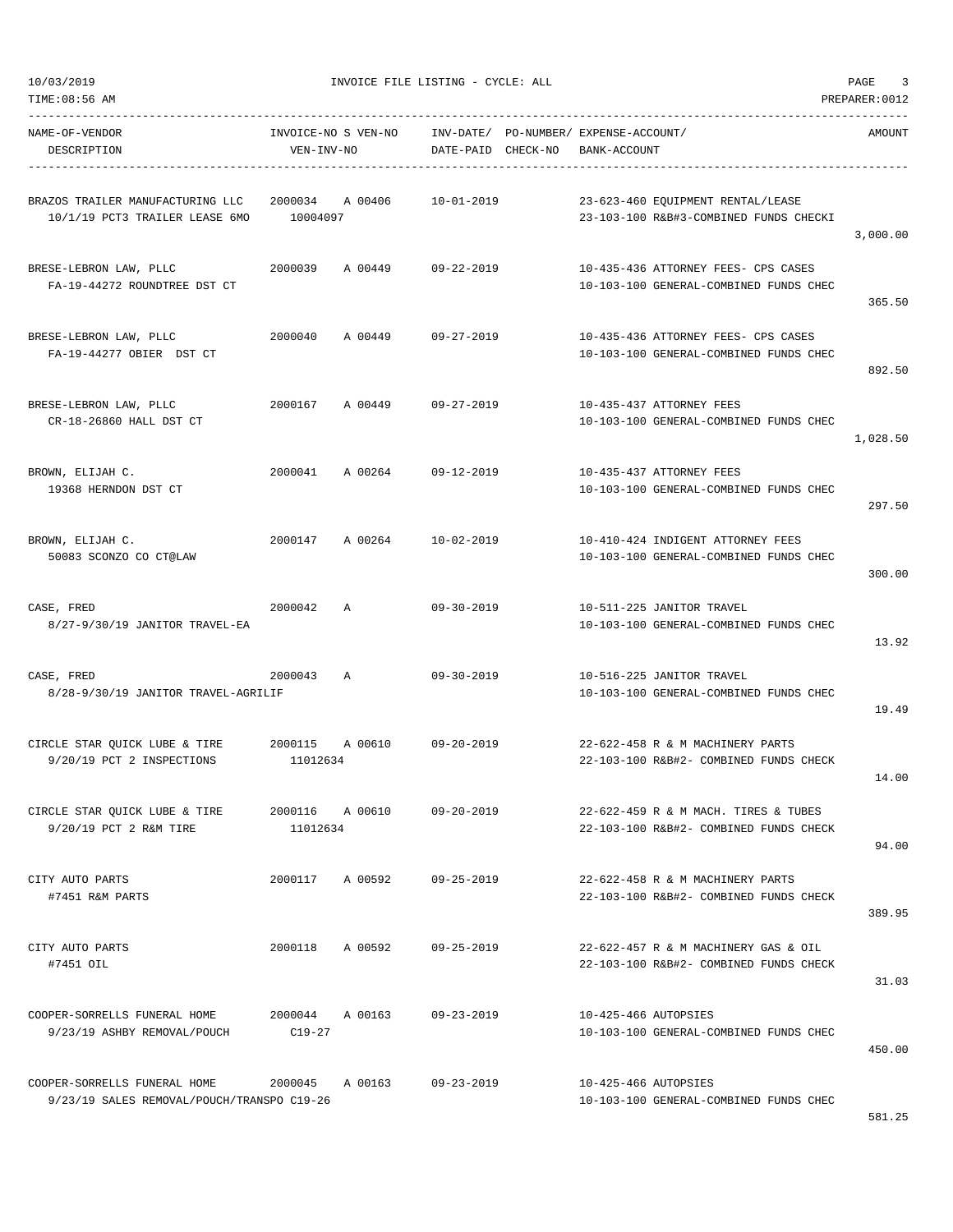TIME:08:56 AM PREPARER:0012

10/03/2019 INVOICE FILE LISTING - CYCLE: ALL PAGE 4

| NAME-OF-VENDOR<br>DESCRIPTION                                                         | INVOICE-NO S VEN-NO<br>VEN-INV-NO                          | INV-DATE/ PO-NUMBER/ EXPENSE-ACCOUNT/<br>DATE-PAID CHECK-NO | BANK-ACCOUNT                                                                  | AMOUNT   |
|---------------------------------------------------------------------------------------|------------------------------------------------------------|-------------------------------------------------------------|-------------------------------------------------------------------------------|----------|
| CORRECTIONS SOFTWARE SOLUTIONS, LP 2000004 A 00727 10-01-2019<br>OCT SOFTWARE SUPPORT | 47010                                                      |                                                             | 10-573-453 COMPUTER SOFTWARE<br>10-103-100 GENERAL-COMBINED FUNDS CHEC        | 107.00   |
| CROSSROADS HARDWARE<br>#FANNIN2 R&M PARTS                                             | 2000119 A 00055 09-25-2019<br>V21300 / V22854              |                                                             | 22-622-458 R & M MACHINERY PARTS<br>22-103-100 R&B#2- COMBINED FUNDS CHECK    | 8.48     |
| DANIELS, SHOLDON<br>50167 COOPER CO CT@LAW                                            | 2000148 A 00784 10-02-2019                                 |                                                             | 10-410-424 INDIGENT ATTORNEY FEES<br>10-103-100 GENERAL-COMBINED FUNDS CHEC   | 175.00   |
| DOLESE BROS. CO.<br>#FAN582 ROCK & GRAVEL                                             | 2000120 A 00200 09-13-2019<br>AG19125319                   |                                                             | 22-622-341 R & B MAT. ROCK & GRAVEL<br>22-103-100 R&B#2- COMBINED FUNDS CHECK | 315.33   |
| DOLESE BROS. CO.<br>#FAN582 ROCK & GRAVEL                                             | 2000121 A 00200 09-24-2019<br>AG19129774                   |                                                             | 22-622-341 R & B MAT. ROCK & GRAVEL<br>22-103-100 R&B#2- COMBINED FUNDS CHECK | 552.09   |
| DOLESE BROS. CO.<br>#FAN582 ROCK & GRAVEL                                             | 2000122       A  00200            09-26-2019<br>AG19131017 |                                                             | 22-622-341 R & B MAT. ROCK & GRAVEL<br>22-103-100 R&B#2- COMBINED FUNDS CHECK | 552.01   |
| DOLESE BROS. CO.<br>#FAN582 ROCK & GRAVEL                                             | 2000123 A 00200 09-30-2019<br>AG19132378                   |                                                             | 22-622-341 R & B MAT. ROCK & GRAVEL<br>22-103-100 R&B#2- COMBINED FUNDS CHECK | 365.33   |
| DOLESE BROS. CO.<br>#FAN584 ROCK & GRAVEL                                             | 2000137 A 00200 09-24-2019<br>AG19129775                   |                                                             | 24-624-341 R & B MAT. ROCK & GRAVEL<br>24-103-100 R&B#4- COMBINED FUNDS CHECK | 391.06   |
| DOLESE BROS. CO.<br>#FAN584 ROCK & GRAVEL                                             | 2000138 A 00200 09-25-2019<br>AG19130401                   |                                                             | 24-624-341 R & B MAT. ROCK & GRAVEL<br>24-103-100 R&B#4- COMBINED FUNDS CHECK | 590.41   |
| DOLESE BROS. CO.<br>#FAN584 ROCK & GRAVEL                                             | 2000139<br>A 00200<br>AG19131018                           | $09 - 26 - 2019$                                            | 24-624-341 R & B MAT. ROCK & GRAVEL<br>24-103-100 R&B#4- COMBINED FUNDS CHECK | 792.38   |
| DOLESE BROS. CO.<br>#FAN584 ROCK & GRAVEL                                             | 2000140 A 00200<br>AG19131669                              | 09-27-2019                                                  | 24-624-341 R & B MAT. ROCK & GRAVEL<br>24-103-100 R&B#4- COMBINED FUNDS CHECK | 191.47   |
| DOLESE BROS. CO.<br>#FAN584 ROCK & GRAVEL                                             | 2000141 A 00200<br>AG19131670                              | 09-27-2019                                                  | 24-624-341 R & B MAT. ROCK & GRAVEL<br>24-103-100 R&B#4- COMBINED FUNDS CHECK | 1,152.09 |
| DOLESE BROS. CO.<br>#FAN584 ROCK & GRAVEL                                             | 2000142 A 00200<br>AG19132379                              | 09-30-2019                                                  | 24-624-341 R & B MAT. ROCK & GRAVEL<br>24-103-100 R&B#4- COMBINED FUNDS CHECK | 770.79   |
| EVANS, MICHAEL S.<br>36207 HRH DST CT                                                 | 2000046 A 00438 09-18-2019                                 |                                                             | 10-435-436 ATTORNEY FEES- CPS CASES<br>10-103-100 GENERAL-COMBINED FUNDS CHEC |          |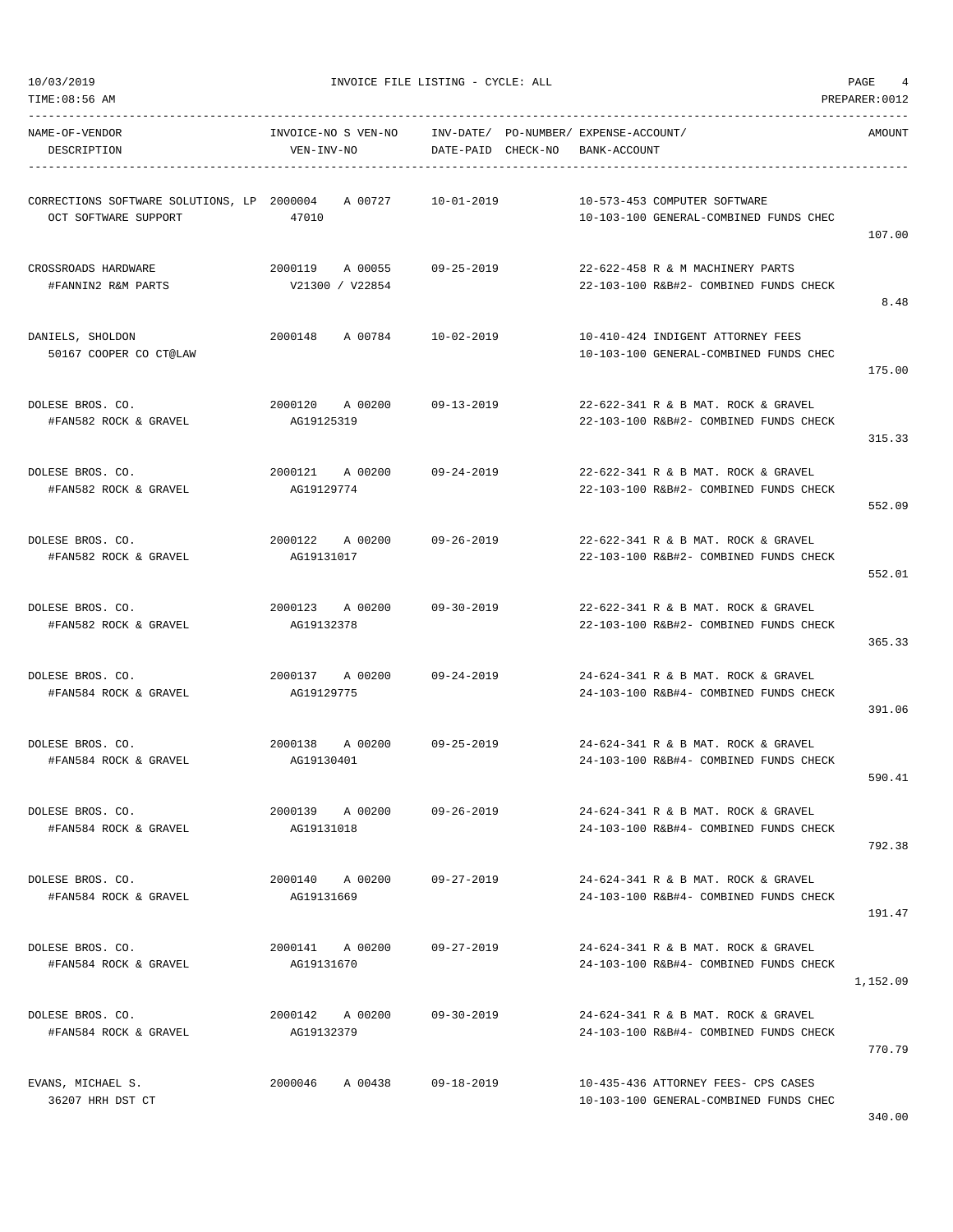| NAME-OF-VENDOR<br>DESCRIPTION                                           | INVOICE-NO S VEN-NO<br>VEN-INV-NO |                 | DATE-PAID CHECK-NO | INV-DATE/ PO-NUMBER/ EXPENSE-ACCOUNT/<br>BANK-ACCOUNT |                                                                                  | AMOUNT     |
|-------------------------------------------------------------------------|-----------------------------------|-----------------|--------------------|-------------------------------------------------------|----------------------------------------------------------------------------------|------------|
| EVANS, MICHAEL S.<br>MH-2019-2794 GB CO CT 9/25/19                      | 2000047                           | A 00438         | 09-22-2019         |                                                       | 10-425-424 CO.CT. ATTORNEY FEES<br>10-103-100 GENERAL-COMBINED FUNDS CHEC        | 106.25     |
| EVANS, MICHAEL S.<br>MH-2019-2794 GB CO CT 9/10-11/19                   | 2000048                           |                 | A 00438 09-12-2019 |                                                       | 10-425-424 CO.CT. ATTORNEY FEES<br>10-103-100 GENERAL-COMBINED FUNDS CHEC        | 467.50     |
| EVANS, MICHAEL S.<br>JUNE-SEPT MENTAL HEALTH CT                         | 2000171                           | A 00438         | 09-27-2019         |                                                       | 59-425-437 ATTORNEY FEES DRUG COURT<br>59-103-100 DRUG COURT-COMBINED FUNDS      | 517.50     |
| EVANS, MICHAEL S.<br>JUNE-SEPT DRUG CT                                  |                                   | 2000172 A 00438 | 09-27-2019         |                                                       | 59-425-437 ATTORNEY FEES DRUG COURT<br>59-103-100 DRUG COURT-COMBINED FUNDS      | 1,125.00   |
| FANNIN CENTRAL APPRAISAL DIST<br>4TH QTR OCT-DEC APPRAISAL SVC          |                                   | 2000005 A 00069 | 10-01-2019         |                                                       | 10-409-406 TAX APPRAISAL DISTRICT<br>10-103-100 GENERAL-COMBINED FUNDS CHEC      | 104,227.77 |
| FIFE, SALLY<br>10/14-18/19 TRAVEL-MEALS                                 | 2000006                           | $\mathbb A$     | 10-01-2019         |                                                       | 10-450-427 OUT OF COUNTY TRAVEL/TRAINI<br>10-103-100 GENERAL-COMBINED FUNDS CHEC | 112.00     |
| FIRST ADMIN. JUDICIAL REGION<br>FY20 ADMIN EXP                          |                                   | 2000007 A 00129 | 10-01-2019         | 10-409-481 DUES                                       | 10-103-100 GENERAL-COMBINED FUNDS CHEC                                           | 2,204.54   |
| FIRST UNITED METHODIST CHURCH<br>10/1-14/19 200 W 8TH LEASE             | 2000008                           | A 00215         | 10-01-2019         |                                                       | 10-518-470 OFFICE SPACE LEASE<br>10-103-100 GENERAL-COMBINED FUNDS CHEC          | 1,175.00   |
| FIRST UNITED METHODIST CHURCH 2000009<br>10/15-11/14/19 200 W 8TH LEASE |                                   |                 | A 00215 10-01-2019 |                                                       | 10-518-470 OFFICE SPACE LEASE<br>10-103-100 GENERAL-COMBINED FUNDS CHEC          | 2,350.00   |
| FIX & FEED BONHAM/COMMERCE<br>#FANNINC JANITOR SUPPLY                   | 2000049<br>BO-0122953             | A 00195         | $09 - 30 - 2019$   |                                                       | 10-513-332 JANITOR SUPPLIES<br>10-103-100 GENERAL-COMBINED FUNDS CHEC            | 19.99      |
| FIX & FEED BONHAM/COMMERCE<br>#FANNINC JANITOR SUPPLY                   | 2000050 A 00195<br>BO-0122953     |                 | $09 - 30 - 2019$   |                                                       | 10-518-332 JANITOR SUPPLIES<br>10-103-100 GENERAL-COMBINED FUNDS CHEC            | 21.28      |
| FIX & FEED BONHAM/COMMERCE<br>#FANNINC SHOP SUPPLY                      | 2000111 A 00195<br>BO-0117183     |                 | $09 - 30 - 2019$   |                                                       | 21-621-340 SHOP SUPPLIES<br>21-103-100 R&B#1-COMBINED FUNDS CHECKI               | 113.88     |
| FIX & FEED BONHAM/COMMERCE<br>#FANNINC HARDWARE/LUMBER                  | 2000124 A 00195<br>BO-0105208     |                 | $09 - 30 - 2019$   |                                                       | 22-622-343 R & B MAT. HARDWRE & LUMB<br>22-103-100 R&B#2- COMBINED FUNDS CHECK   | 51.87      |
| FIX & FEED BONHAM/COMMERCE<br>#FANNINC SHOP SUPPLY-GLOVES               | 2000133 A 00195<br>BO-0117742     |                 | $09 - 30 - 2019$   |                                                       | 24-624-340 SHOP SUPPLIES<br>24-103-100 R&B#4- COMBINED FUNDS CHECK               |            |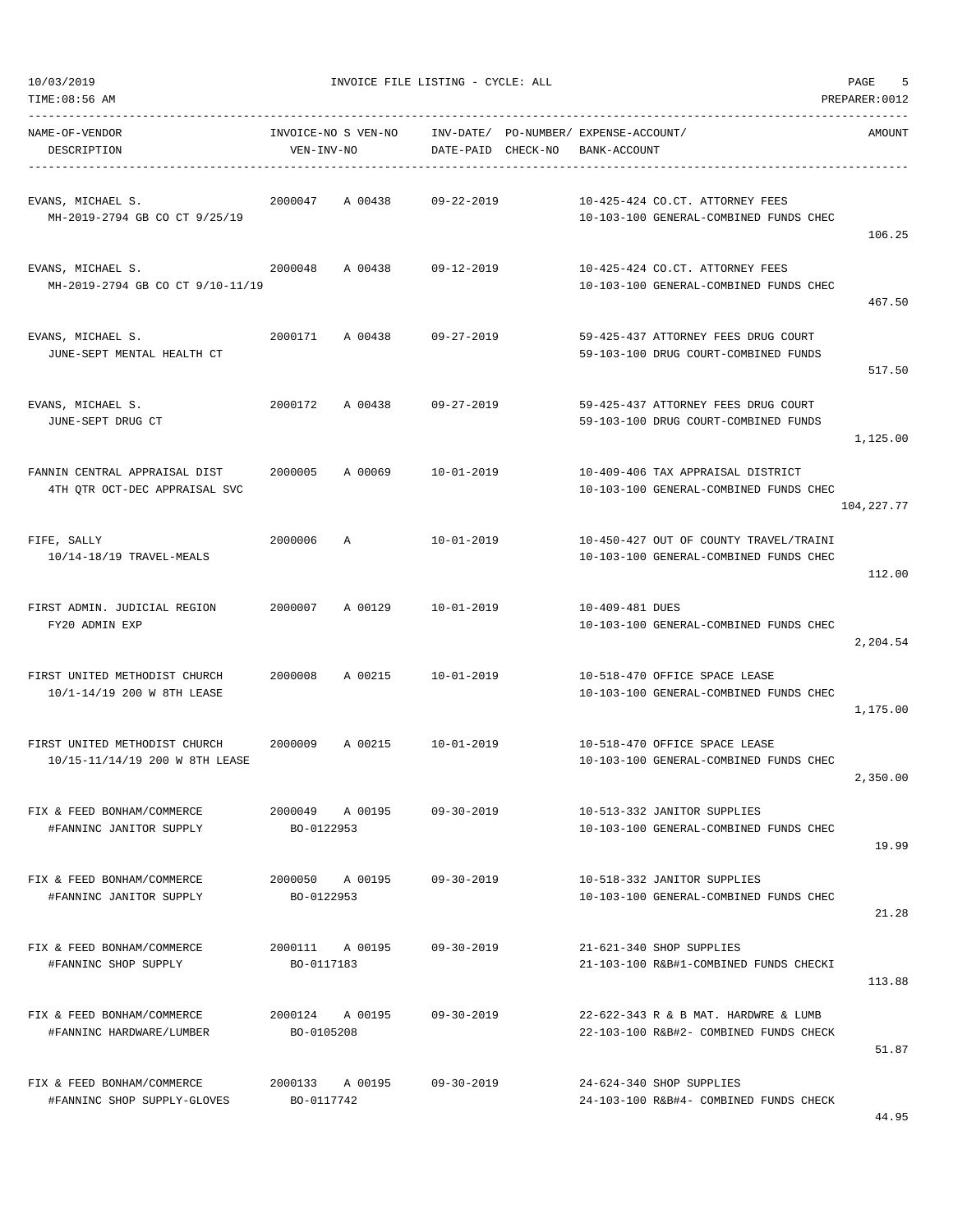| NAME-OF-VENDOR<br>DESCRIPTION                                 | VEN-INV-NO      |                                               | DATE-PAID CHECK-NO | INVOICE-NO S VEN-NO INV-DATE/ PO-NUMBER/ EXPENSE-ACCOUNT/<br>BANK-ACCOUNT        | AMOUNT    |
|---------------------------------------------------------------|-----------------|-----------------------------------------------|--------------------|----------------------------------------------------------------------------------|-----------|
| FIX & FEED BONHAM/COMMERCE<br>#FANNINC HARDWARE/LUMBER        |                 | 2000134 A 00195<br>BO-0109178/0115424         | 09-30-2019         | 24-624-343 R & B MAT. HARDWRE & LUMB<br>24-103-100 R&B#4- COMBINED FUNDS CHECK   | 29.37     |
| FIX & FEED BONHAM/COMMERCE<br>#FANNINC HYDR FLUID             | BO-0115458      | 2000135 A 00195                               | 09-30-2019         | 24-624-458 R & M MACHINERY PARTS<br>24-103-100 R&B#4- COMBINED FUNDS CHECK       | 61.98     |
| FRONTIER<br>903-965-7030-050400-5 PCT 1 PHONE                 | 2000030         | A 00067 10-01-2019                            |                    | 21-621-420 UTILITY TELEPHONE<br>21-103-100 R&B#1-COMBINED FUNDS CHECKI           | 62.98     |
| FRY, JAMES<br>8/5-9/19 VISITING JUDGE TRAVEL                  | 2000051 A       |                                               | 09-27-2019         | 10-425-467 VISITING JUDGE EXPENSE<br>10-103-100 GENERAL-COMBINED FUNDS CHEC      | 122.04    |
| GRAYSON CO TREASURER<br>#89 JULY 2019 JUV DETENTION           | 181981          | 2000107 A 00461 07-31-2019                    |                    | 10-575-408 DETENTION OPERATING COST<br>10-103-100 GENERAL-COMBINED FUNDS CHEC    | 8,880.12  |
| GRAYSON CO TREASURER<br>#89 AUG 2019 JUV DETENTION            | 182091          | 2000108 A 00461 08-30-2019                    |                    | 10-575-408 DETENTION OPERATING COST<br>10-103-100 GENERAL-COMBINED FUNDS CHEC    | 17,386.13 |
| GREEN, MELISSA<br>10/14-18/19 TRAVEL-MEALS                    | 2000010 A       |                                               | 10-01-2019         | 10-450-427 OUT OF COUNTY TRAVEL/TRAINI<br>10-103-100 GENERAL-COMBINED FUNDS CHEC | 112.00    |
| GT DISTRIBUTORS, INC<br>#002162 AMMO                          | INV0728502      | 2000144       A  00281             09-23-2019 |                    | 84-560-320 WEAPONS SUPPLIES<br>84-103-100 BOIS D'ARC-COMBINED FUNDS C            | 237.84    |
| GT DISTRIBUTORS, INC<br>#002162 UNIFORMS                      | INV0728502      | 2000145 A 00281 09-23-2019                    |                    | 84-560-395 UNIFORMS/OTHER<br>84-103-100 BOIS D'ARC-COMBINED FUNDS C              | 378.51    |
| HALL VOYER FOUNDATION<br>OCT LEASE JP3 OFFICE                 |                 | 2000011 A 00283                               | 10-01-2019         | 10-457-460 OFFICE RENTAL<br>10-103-100 GENERAL-COMBINED FUNDS CHEC               | 208.33    |
| HART INTERCIVIC<br>#FAN00000 FY20 SOFTWARE LICENSE/SUP 076657 |                 | 2000012 A 00128 10-01-2019                    |                    | 10-404-485 ELECTION MAINT. AGREEMENT<br>10-103-100 GENERAL-COMBINED FUNDS CHEC   | 14,661.00 |
| HART INTERCIVIC<br>#FAN00000 FY20 SOFTWARE LICENSE/SUP 076487 | 2000013 A 00128 |                                               | $10 - 01 - 2019$   | 10-404-485 ELECTION MAINT. AGREEMENT<br>10-103-100 GENERAL-COMBINED FUNDS CHEC   | 1,560.00  |
| HIGHTOWER, SHELLEY<br>9/27-29/19 RETURN DEPOSIT               | 2000146         | A                                             | $09 - 30 - 2019$   | 85-520-186 DEPOSIT REFUND<br>85-103-100 LAKE FANNIN-COMBINED FUNDS               | 150.00    |
| HITS INC<br>9/25/19 TRAINING-FLORES/PUCCINI                   | 2000143<br>6595 | A                                             | $09 - 25 - 2019$   | 67-560-428 TRAINING & TUITION<br>67-103-100 ANNUAL PAYMENT-COMBINED FUN          |           |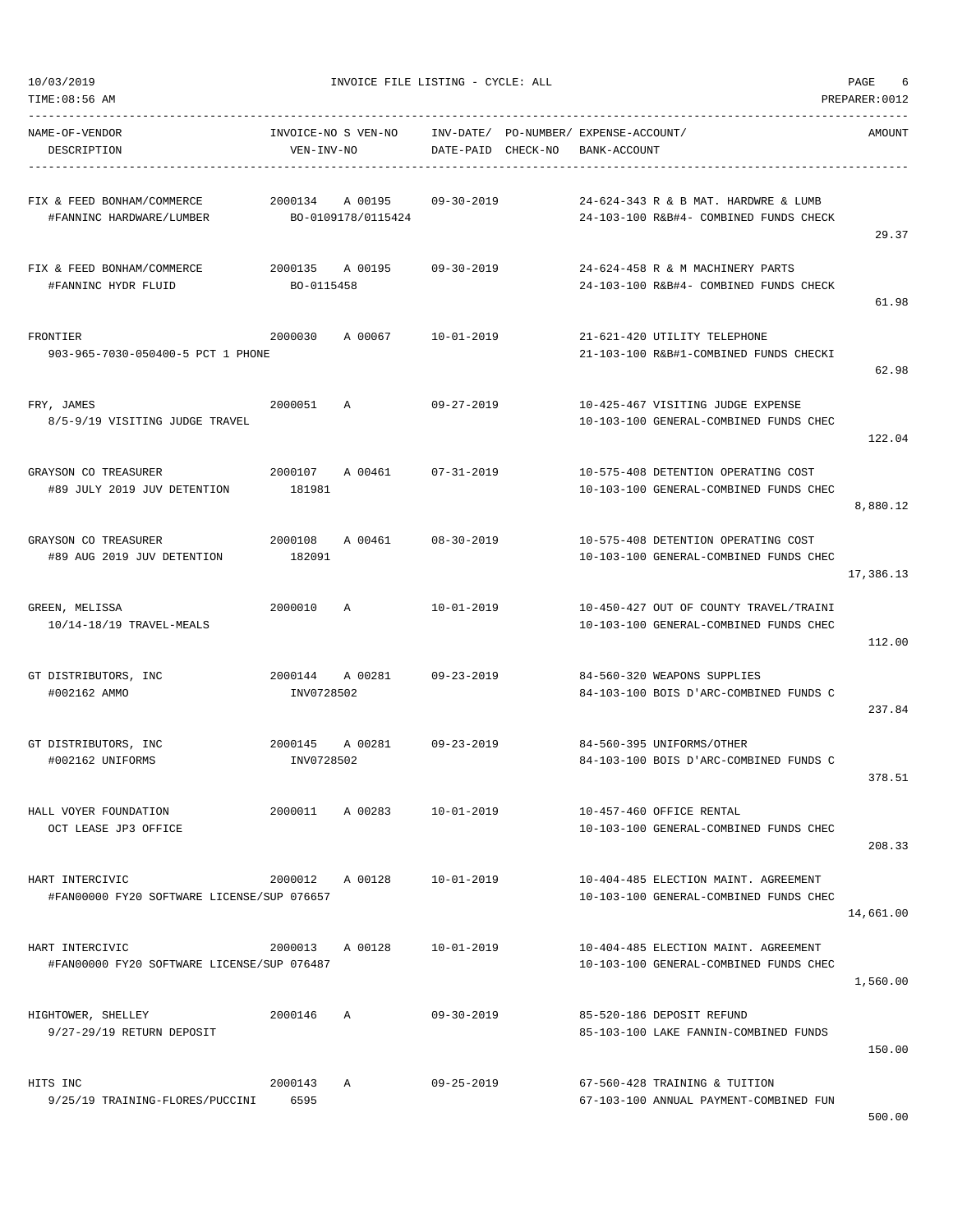| TIME:08:56 AM<br>PREPARER: 0012                                    |                       |                     |                        |          |                                                                                  |          |  |  |
|--------------------------------------------------------------------|-----------------------|---------------------|------------------------|----------|----------------------------------------------------------------------------------|----------|--|--|
| NAME-OF-VENDOR<br>DESCRIPTION                                      | VEN-INV-NO            | INVOICE-NO S VEN-NO | INV-DATE/<br>DATE-PAID | CHECK-NO | PO-NUMBER / EXPENSE-ACCOUNT /<br>BANK-ACCOUNT                                    | AMOUNT   |  |  |
| HOLLAND, JORDAN PLLC<br>FA-18-43658 MM/MM DST CT                   | 2000052               | A 00010             | $09 - 27 - 2019$       |          | 10-435-436 ATTORNEY FEES- CPS CASES<br>10-103-100 GENERAL-COMBINED FUNDS CHEC    | 293.25   |  |  |
| INDIGENT HEALTHCARE SOLUTIONS, LTD 2000014<br>OCT SOFTWARE SUPPORT | 68420                 | A 00796             | 10-01-2019             |          | 10-645-353 COMPUTER EXPENSE<br>10-103-100 GENERAL-COMBINED FUNDS CHEC            | 1,059.00 |  |  |
| J.R. THOMPSON, INC.<br>#1051 ROCK & GRAVEL                         | 2000125<br>74217      | A 00701             | $09 - 25 - 2019$       |          | 22-622-341 R & B MAT. ROCK & GRAVEL<br>22-103-100 R&B#2- COMBINED FUNDS CHECK    | 489.26   |  |  |
| JOE D MOSS ATTORNEY AT LAW<br>FA-19-44013 RUPERT DST CT            | 2000053               | A 00431             | $09 - 25 - 2019$       |          | 10-435-436 ATTORNEY FEES- CPS CASES<br>10-103-100 GENERAL-COMBINED FUNDS CHEC    | 3,610.00 |  |  |
| KAMRAS, MS. JANET M.<br>CV-18-43793 APPEAL TRANSCRIPT              | 2000054               | A 00137             | $09 - 30 - 2019$       |          | 10-435-434 APPEAL COURT TRANSCRIPTS<br>10-103-100 GENERAL-COMBINED FUNDS CHEC    | 258.50   |  |  |
| LACKEY, DEAN<br>10/7-10/19 TRAVEL-MILES/MEALS                      | 2000036               | Α                   | $10 - 01 - 2019$       |          | 24-624-427 OUT OF COUNTY TRAVEL/TRAINI<br>24-103-100 R&B#4- COMBINED FUNDS CHECK | 480.44   |  |  |
| LEXISNEXIS<br>#422K883M8 SEPT DA ONLINE                            | 2000168<br>3092249806 | A 00031             | $09 - 30 - 2019$       |          | 10-475-421 INTERNET/ONLINE LEGAL RE<br>10-103-100 GENERAL-COMBINED FUNDS CHEC    | 384.00   |  |  |
| LOCAL GOVERNMENT SOLUTIONS, LP<br>FY20 HCCS SOFTWARE SUPPORT       | 2000015<br>11349      | A 00252             | $10 - 01 - 2019$       |          | 10-495-353 COMPUTER SOFTWARE MAINTENAN<br>10-103-100 GENERAL-COMBINED FUNDS CHEC | 4,850.00 |  |  |
| LOCAL GOVERNMENT SOLUTIONS, LP<br>FY20 HCCS SOFTWARE SUPPORT       | 2000016<br>11349      | A 00252             | 10-01-2019             |          | 10-496-353 COMPUTER SOFTWARE MAINTENAN<br>10-103-100 GENERAL-COMBINED FUNDS CHEC | 624.00   |  |  |
| LOCAL GOVERNMENT SOLUTIONS, LP<br>FY20 HCCS SOFTWARE SUPPORT       | 2000017<br>11349      | A 00252             | $10 - 01 - 2019$       |          | 10-497-453 COMPUTER SOFTWARE MAINTEN<br>10-103-100 GENERAL-COMBINED FUNDS CHEC   | 2,346.00 |  |  |
| MAGNESS, JERRY<br>10/7-10/19 TRAVEL-MILES/MEALS                    | 2000035               | Α                   | $10 - 01 - 2019$       |          | 23-623-427 OUT OF COUNTY TRAVEL/TRAINI<br>23-103-100 R&B#3-COMBINED FUNDS CHECKI | 479.28   |  |  |
| MCCRAW II, BILLY MAYFIELD<br>OCT OFFICE LEASE 200 E 1ST            | 2000018               | A 00214             | $10 - 01 - 2019$       |          | 10-518-470 OFFICE SPACE LEASE<br>10-103-100 GENERAL-COMBINED FUNDS CHEC          | 2,000.00 |  |  |
| MCCRAW II, BILLY MAYFIELD<br>OCT WAREHOUSE LEASE 200 E 1ST         | 2000019               | A 00214             | $10 - 01 - 2019$       |          | 10-518-470 OFFICE SPACE LEASE<br>10-103-100 GENERAL-COMBINED FUNDS CHEC          | 750.00   |  |  |
| MCCRAW MATERIALS<br>9/19/19 ROCK & GRAVEL                          | 2000128<br>26260      | A 00095             | $09 - 19 - 2019$       |          | 23-623-341 R & B MAT. ROCK & GRAVEL<br>23-103-100 R&B#3-COMBINED FUNDS CHECKI    |          |  |  |

1,643.20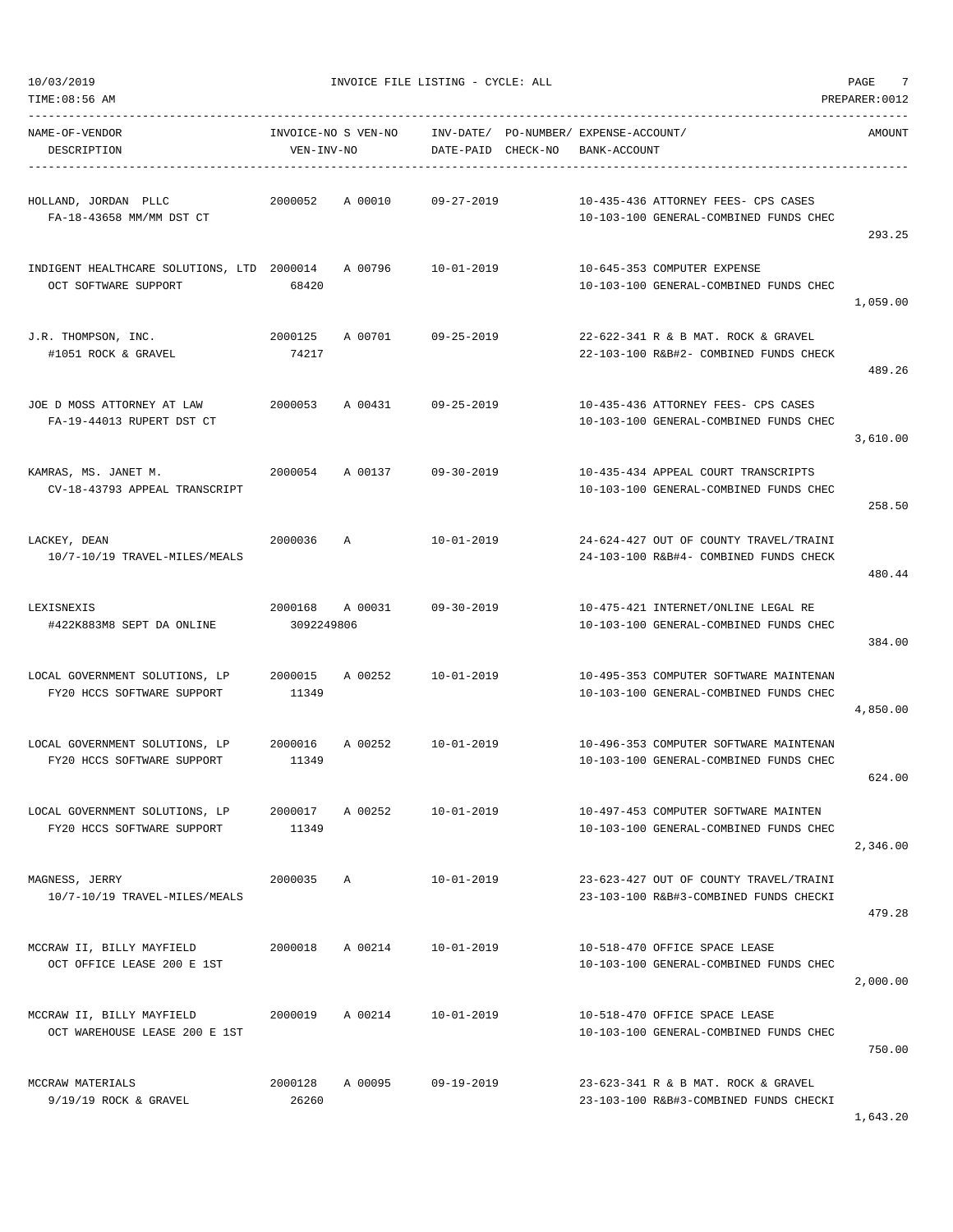| NAME-OF-VENDOR<br>DESCRIPTION                                            | INVOICE-NO S VEN-NO<br>VEN-INV-NO  | INV-DATE/ PO-NUMBER/ EXPENSE-ACCOUNT/<br>DATE-PAID CHECK-NO | BANK-ACCOUNT                                                                               | AMOUNT   |
|--------------------------------------------------------------------------|------------------------------------|-------------------------------------------------------------|--------------------------------------------------------------------------------------------|----------|
| MEADE NORMAN INS. AGENCY, INC. 2000020<br>#GIBBAP1 BOND-A. GIBBS         | A 00102 10-02-2019<br>34304        |                                                             | 10-450-480 BONDS<br>10-103-100 GENERAL-COMBINED FUNDS CHEC                                 | 50.00    |
| MIEARS, STEVEN R.<br>FA-19-44139 GARZA DST CT                            | 2000055<br>A 00337 09-17-2019      |                                                             | 10-435-436 ATTORNEY FEES- CPS CASES<br>10-103-100 GENERAL-COMBINED FUNDS CHEC              | 1,991.60 |
| MIEARS, STEVEN R.<br>FA-18-43798 GARREN DST CT                           | 2000056<br>A 00337 09-17-2019      |                                                             | 10-435-436 ATTORNEY FEES- CPS CASES<br>10-103-100 GENERAL-COMBINED FUNDS CHEC              | 600.00   |
| MIEARS, STEVEN R.<br>FA-17-43455 ALONS/RILEY DST CT                      | 2000057<br>A 00337                 | 09-17-2019                                                  | 10-435-436 ATTORNEY FEES- CPS CASES<br>10-103-100 GENERAL-COMBINED FUNDS CHEC              | 1,150.00 |
| MIEARS, STEVEN R.<br>FA-15-42218 HARRIS DST CT                           | 2000058<br>A 00337 09-20-2019      |                                                             | 10-435-436 ATTORNEY FEES- CPS CASES<br>10-103-100 GENERAL-COMBINED FUNDS CHEC              | 1,400.00 |
| N-TEX SAND & GRAVEL OPERATING, LLC 2000112 A 00429<br>#FAN ROCK & GRAVEL | 13023                              | $09 - 30 - 2019$                                            | 21-621-341 R & B MAT. ROCK & GRAVEL<br>21-103-100 R&B#1-COMBINED FUNDS CHECKI              | 1,619.10 |
| NALL JR, RAYBURN M<br>9/11/19 VISITING JUDGE TRAVEL                      | 2000059<br>Α                       | 09-27-2019                                                  | 10-425-467 VISITING JUDGE EXPENSE<br>10-103-100 GENERAL-COMBINED FUNDS CHEC                | 37.12    |
| NEOPOST USA INC<br>#01048811 CH POSTAGE LEASE                            | 2000021 A 00782<br>N7947846        | 10-02-2019                                                  | 10-510-311 POSTAL EXPENSE<br>10-103-100 GENERAL-COMBINED FUNDS CHEC                        | 128.22   |
| NEOPOST USA INC<br>#01048811 SA POSTAGE LEASE                            | 2000022<br>A 00782<br>N7947846     | $10 - 02 - 2019$                                            | 10-513-311 SOUTH ANNEX POSTAGE<br>10-103-100 GENERAL-COMBINED FUNDS CHEC                   | 104.60   |
| OFFICE DEPOT<br>#29023460 toner                                          | A 00216<br>2000060<br>381046714001 |                                                             | 09-23-2019 2019000517 10-406-310 OFFICE SUPPLIES<br>10-103-100 GENERAL-COMBINED FUNDS CHEC | 30.51    |
| OFFICE DEPOT<br>#29023460 toner                                          | 2000061<br>A 00216<br>381046714001 |                                                             | 09-23-2019 2019000517 10-645-310 OFFICE SUPPLIES<br>10-103-100 GENERAL-COMBINED FUNDS CHEC | 75.22    |
| OFFICE DEPOT<br>#29023460 Toner                                          | 2000062<br>A 00216<br>381046714001 |                                                             | 09-23-2019 2019000517 10-499-310 OFFICE SUPPLIES<br>10-103-100 GENERAL-COMBINED FUNDS CHEC | 64.01    |
| OFFICE DEPOT<br>#29023460 Binding Rings                                  | 2000063<br>A 00216<br>381046714001 |                                                             | 09-23-2019 2019000517 10-495-310 OFFICE SUPPLIES<br>10-103-100 GENERAL-COMBINED FUNDS CHEC | 9.75     |
| OFFICE DEPOT<br>#29023460 Toner                                          | 2000064<br>A 00216<br>381805307001 |                                                             | 09-25-2019 2019000520 10-405-310 OFFICE SUPPLIES<br>10-103-100 GENERAL-COMBINED FUNDS CHEC |          |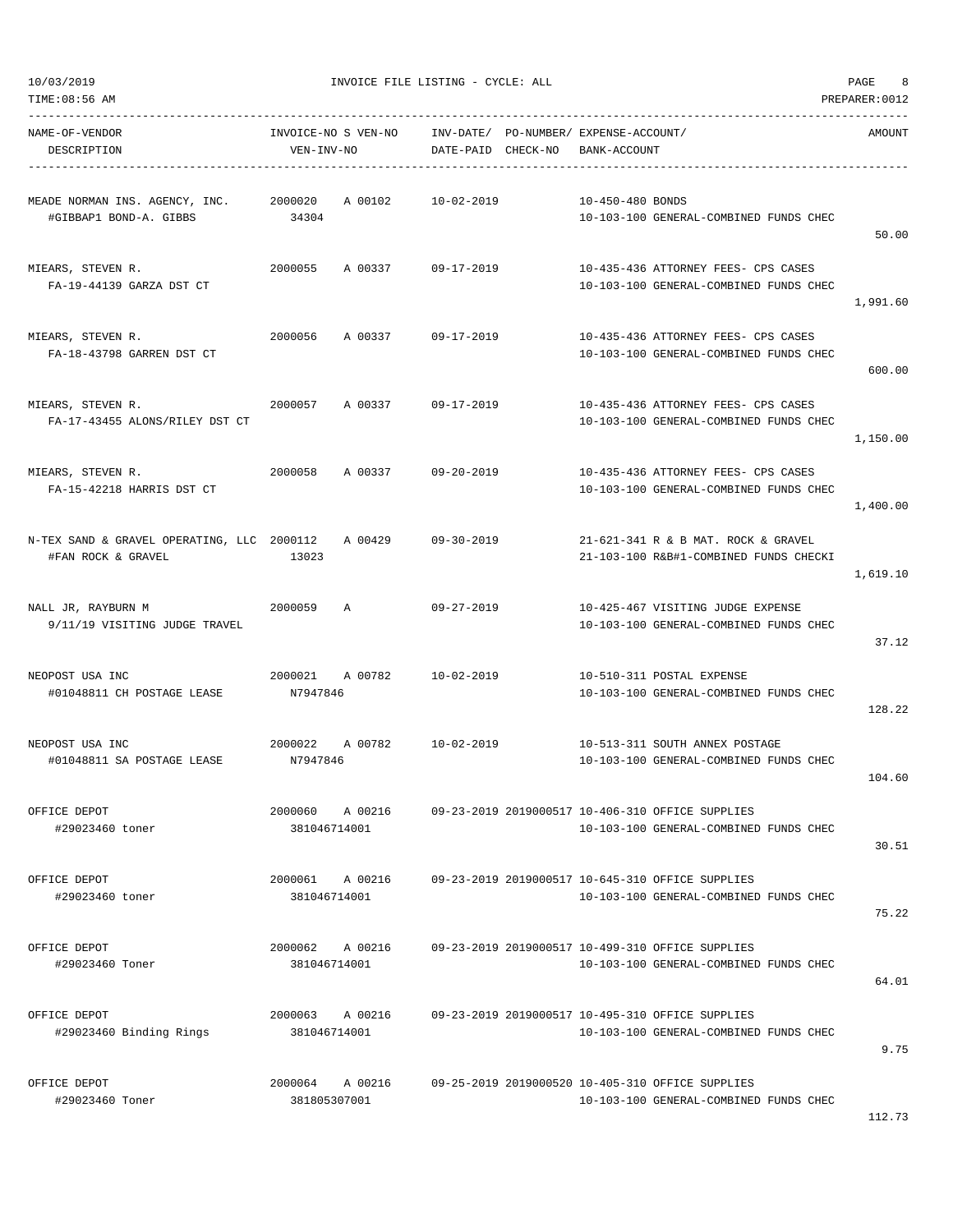| TIME: 08:56 AM                                                   |                                   |         |                        |          |                                             |                                                                                             | PREPARER: 0012 |
|------------------------------------------------------------------|-----------------------------------|---------|------------------------|----------|---------------------------------------------|---------------------------------------------------------------------------------------------|----------------|
| NAME-OF-VENDOR<br>DESCRIPTION                                    | INVOICE-NO S VEN-NO<br>VEN-INV-NO |         | INV-DATE/<br>DATE-PAID | CHECK-NO | PO-NUMBER/ EXPENSE-ACCOUNT/<br>BANK-ACCOUNT |                                                                                             | AMOUNT         |
| OFFICE DEPOT<br>#29023460 Safe and Table                         | 2000065<br>381805307001           | A 00216 |                        |          |                                             | 09-24-2019 2019000520 10-405-572 OFFICE EOUIPMENT<br>10-103-100 GENERAL-COMBINED FUNDS CHEC | 117.68         |
| OLD SCHOOL ENTERPRISES TWO LLC<br>OCT LEASE 108 E SAM RAYBURN    | 2000023                           | A 00436 | $10 - 01 - 2019$       |          |                                             | 10-518-470 OFFICE SPACE LEASE<br>10-103-100 GENERAL-COMBINED FUNDS CHEC                     | 1,100.00       |
| P SQUARED EMULSION PLANTS<br>9/27/19 ASPH/CHIP SEAL              | 2000126<br>19435                  | A 00752 | $09 - 27 - 2019$       |          |                                             | 22-622-344 R & B MAT. ASPHALT/RD OIL<br>22-103-100 R&B#2- COMBINED FUNDS CHECK              | 15,179.90      |
| PERKINS, J. DANIEL<br>FA-19-44272 ROUNDTREE DST CT               | 2000066                           | A 00589 | $09 - 27 - 2019$       |          |                                             | 10-435-436 ATTORNEY FEES- CPS CASES<br>10-103-100 GENERAL-COMBINED FUNDS CHEC               | 374.00         |
| PERKINS, J. DANIEL<br>FA-19-44277 OBIER DST CT                   | 2000067                           | A 00589 | $09 - 27 - 2019$       |          |                                             | 10-435-436 ATTORNEY FEES- CPS CASES<br>10-103-100 GENERAL-COMBINED FUNDS CHEC               | 459.00         |
| PORTER, WILL<br>9/17-20/19 TRAVEL-MILES/MEALS/HOTEL              | 2000068                           | Α       | $09 - 27 - 2019$       |          |                                             | 10-475-427 OUT OF COUNTY TRAVEL/TRAINI<br>10-103-100 GENERAL-COMBINED FUNDS CHEC            | 796.68         |
| PORTER, WILL<br>9/17-20/19 TRAVEL-REGISTRATION                   | 2000069                           | Α       | $09 - 27 - 2019$       |          |                                             | 10-475-428 TRAINING/TUITION<br>10-103-100 GENERAL-COMBINED FUNDS CHEC                       | 175.00         |
| PROVOX SYSTEMS, INC.<br>FY20 PROVOX SOFTWARE MAINT.              | 2000024<br>0516                   | A 00714 | $10 - 01 - 2019$       |          |                                             | 20-449-453 COMPUTER SOFTWARE MAINTENAN<br>20-103-100 CO.OFF.REC.MNGMT-COMB. FUND            | 1,550.00       |
| RDO EQUIPMENT CO<br>#7451002 R&M PARTS-CAT BACKHOE               | 2000129<br>W67489                 | A 00353 | $09 - 27 - 2019$       |          |                                             | 23-623-458 R & M MACHINERY PARTS<br>23-103-100 R&B#3-COMBINED FUNDS CHECKI                  | 13,020.89      |
| REAMY, CHARLA GY<br>9/26/19 CV-18-43793 APPEAL TRANSCRI 2223     | 2000070                           | A 00545 | $09 - 26 - 2019$       |          |                                             | 10-435-434 APPEAL COURT TRANSCRIPTS<br>10-103-100 GENERAL-COMBINED FUNDS CHEC               | 915.00         |
| REINERT PAPER & CHEMICAL CENTER<br>#FANNI100 Janitorial Supplies | 2000109<br>400406                 | A 00478 |                        |          |                                             | 10-01-2019 2020000001 10-516-332 JANITOR SUPPLIES<br>10-103-100 GENERAL-COMBINED FUNDS CHEC | 58.14          |
| SANITATION SOLUTIONS, INC.<br>#194552 DEBRIS REMOVAL             | 2000130 A 00349<br>99X03094       |         | 09-30-2019             |          |                                             | 23-623-350 DEBRIS REMOVAL<br>23-103-100 R&B#3-COMBINED FUNDS CHECKI                         | 387.45         |
| SANITATION SOLUTIONS, INC.<br>#116485 PRCT 4 TRASH               | 2000136<br>99X03095               | A 00349 | 09-30-2019             |          |                                             | 24-624-443 TRASH PICKUP<br>24-103-100 R&B#4- COMBINED FUNDS CHECK                           | 363.20         |
| SELF, A.J.<br>10/7-10/19 TRAVEL-MILES/MEALS                      | 2000032                           | A       | $10 - 01 - 2019$       |          |                                             | 22-622-427 OUT OF COUNTY TRAVEL/TRAINI<br>22-103-100 R&B#2- COMBINED FUNDS CHECK            |                |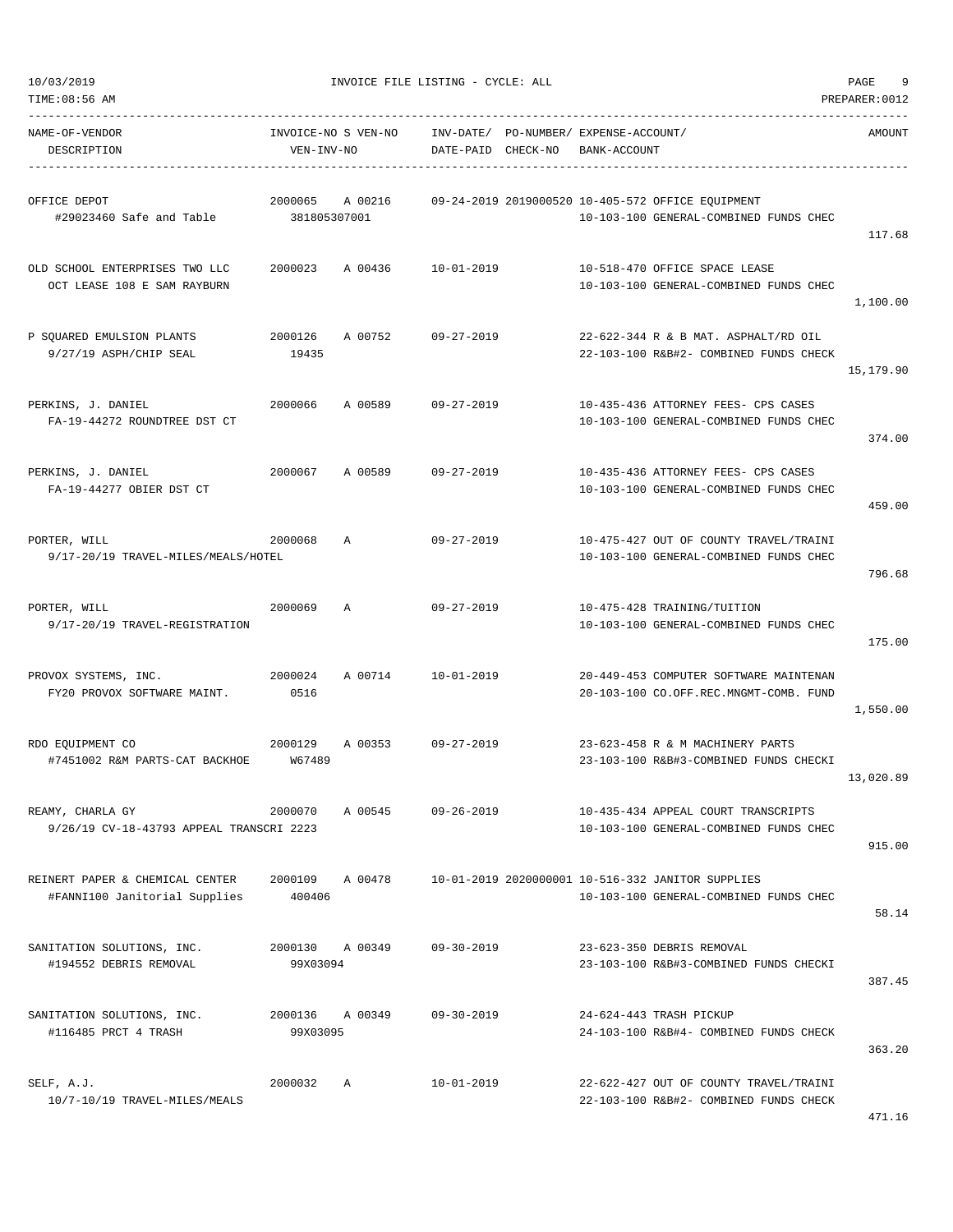| NAME-OF-VENDOR<br>DESCRIPTION                   | VEN-INV-NO |                 | DATE-PAID CHECK-NO BANK-ACCOUNT | INVOICE-NO S VEN-NO    INV-DATE/ PO-NUMBER/ EXPENSE-ACCOUNT/                  | AMOUNT   |
|-------------------------------------------------|------------|-----------------|---------------------------------|-------------------------------------------------------------------------------|----------|
|                                                 |            |                 |                                 |                                                                               |          |
| SIXTH COURT OF APPEALS<br>JULY-AUG APPEALS FEES |            |                 | 2000071 A 00569 09-30-2019      | 10-409-500 6TH COURT OF APPEALS FEE<br>10-103-100 GENERAL-COMBINED FUNDS CHEC |          |
|                                                 |            |                 |                                 |                                                                               | 531.03   |
| SMITH, THOMAS SCOTT                             |            |                 | 2000072 A 00817 09-24-2019      | 10-435-437 ATTORNEY FEES                                                      |          |
| CR-18-26858 FAY DST CT                          |            |                 |                                 | 10-103-100 GENERAL-COMBINED FUNDS CHEC                                        |          |
|                                                 |            |                 |                                 |                                                                               | 221.95   |
| SMITH, THOMAS SCOTT                             |            |                 | 2000073 A 00817 09-24-2019      | 10-435-437 ATTORNEY FEES                                                      |          |
| CR-18-26839 BENNETT DST CT                      |            |                 |                                 | 10-103-100 GENERAL-COMBINED FUNDS CHEC                                        |          |
|                                                 |            |                 |                                 |                                                                               | 2,196.75 |
| SMITH, THOMAS SCOTT                             |            |                 | 2000074 A 00817 09-24-2019      | 10-435-437 ATTORNEY FEES                                                      |          |
| CR-19-27027-1 TOWNSEND DST CT                   |            |                 |                                 | 10-103-100 GENERAL-COMBINED FUNDS CHEC                                        |          |
|                                                 |            |                 |                                 |                                                                               | 602.40   |
| SMITH, THOMAS SCOTT                             |            |                 | 2000075 A 00817 09-24-2019      | 10-435-437 ATTORNEY FEES                                                      |          |
| CR-19-27000 BROWN DST CT                        |            |                 |                                 | 10-103-100 GENERAL-COMBINED FUNDS CHEC                                        |          |
|                                                 |            |                 |                                 |                                                                               | 773.25   |
| SMITH, THOMAS SCOTT                             |            |                 | 2000076 A 00817 09-24-2019      | 10-435-437 ATTORNEY FEES                                                      |          |
| CR-19-27059 PHILLIPS DST CT                     |            |                 |                                 | 10-103-100 GENERAL-COMBINED FUNDS CHEC                                        |          |
|                                                 |            |                 |                                 |                                                                               | 380.55   |
| SMITH, THOMAS SCOTT                             |            |                 | 2000077 A 00817 09-24-2019      | 10-435-437 ATTORNEY FEES                                                      |          |
| CR-16-26149 COLEMAN DST CT                      |            |                 |                                 | 10-103-100 GENERAL-COMBINED FUNDS CHEC                                        |          |
|                                                 |            |                 |                                 |                                                                               | 389.60   |
| SMITH, THOMAS SCOTT                             |            |                 | 2000078 A 00817 09-24-2019      | 10-435-437 ATTORNEY FEES                                                      |          |
| 9/24/19 L. SHAW DST CT                          |            |                 |                                 | 10-103-100 GENERAL-COMBINED FUNDS CHEC                                        |          |
|                                                 |            |                 |                                 |                                                                               | 234.00   |
| SMITH, THOMAS SCOTT                             |            |                 | 2000079 A 00817 09-24-2019      | 10-435-437 ATTORNEY FEES                                                      |          |
| 9/24/19 J. RICHARDSON DST CT                    |            |                 |                                 | 10-103-100 GENERAL-COMBINED FUNDS CHEC                                        |          |
|                                                 |            |                 |                                 |                                                                               | 556.75   |
| SMITH, THOMAS SCOTT                             | 2000080    | A 00817         | 09-24-2019                      | 10-435-437 ATTORNEY FEES                                                      |          |
| 9/24/19 N. FOGELMAN DST CT                      |            |                 |                                 | 10-103-100 GENERAL-COMBINED FUNDS CHEC                                        |          |
|                                                 |            |                 |                                 |                                                                               | 610.75   |
| SMITH, THOMAS SCOTT                             |            |                 | 2000081 A 00817 09-24-2019      | 10-435-437 ATTORNEY FEES                                                      |          |
| 9/24/19 C.MCADAMS DST CT                        |            |                 |                                 | 10-103-100 GENERAL-COMBINED FUNDS CHEC                                        |          |
|                                                 |            |                 |                                 |                                                                               | 305.10   |
| SMITH, THOMAS SCOTT                             |            |                 | 2000082 A 00817 09-24-2019      | 10-435-437 ATTORNEY FEES                                                      |          |
| CR-17-26322 CASH DST CT                         |            |                 |                                 | 10-103-100 GENERAL-COMBINED FUNDS CHEC                                        |          |
|                                                 |            |                 |                                 |                                                                               | 623.00   |
| SMITH, THOMAS SCOTT                             |            | 2000083 A 00817 | $09 - 24 - 2019$                | 10-435-437 ATTORNEY FEES                                                      |          |
| CR-19-27035-1 GARZA DST CT                      |            |                 |                                 | 10-103-100 GENERAL-COMBINED FUNDS CHEC                                        |          |
|                                                 |            |                 |                                 |                                                                               | 615.40   |
| SMITH, THOMAS SCOTT                             |            |                 | 2000084 A 00817 09-24-2019      | 10-435-437 ATTORNEY FEES                                                      |          |
| CR-19-27122 STEVENSON DST CT                    |            |                 |                                 | 10-103-100 GENERAL-COMBINED FUNDS CHEC                                        |          |
|                                                 |            |                 |                                 |                                                                               | 600.95   |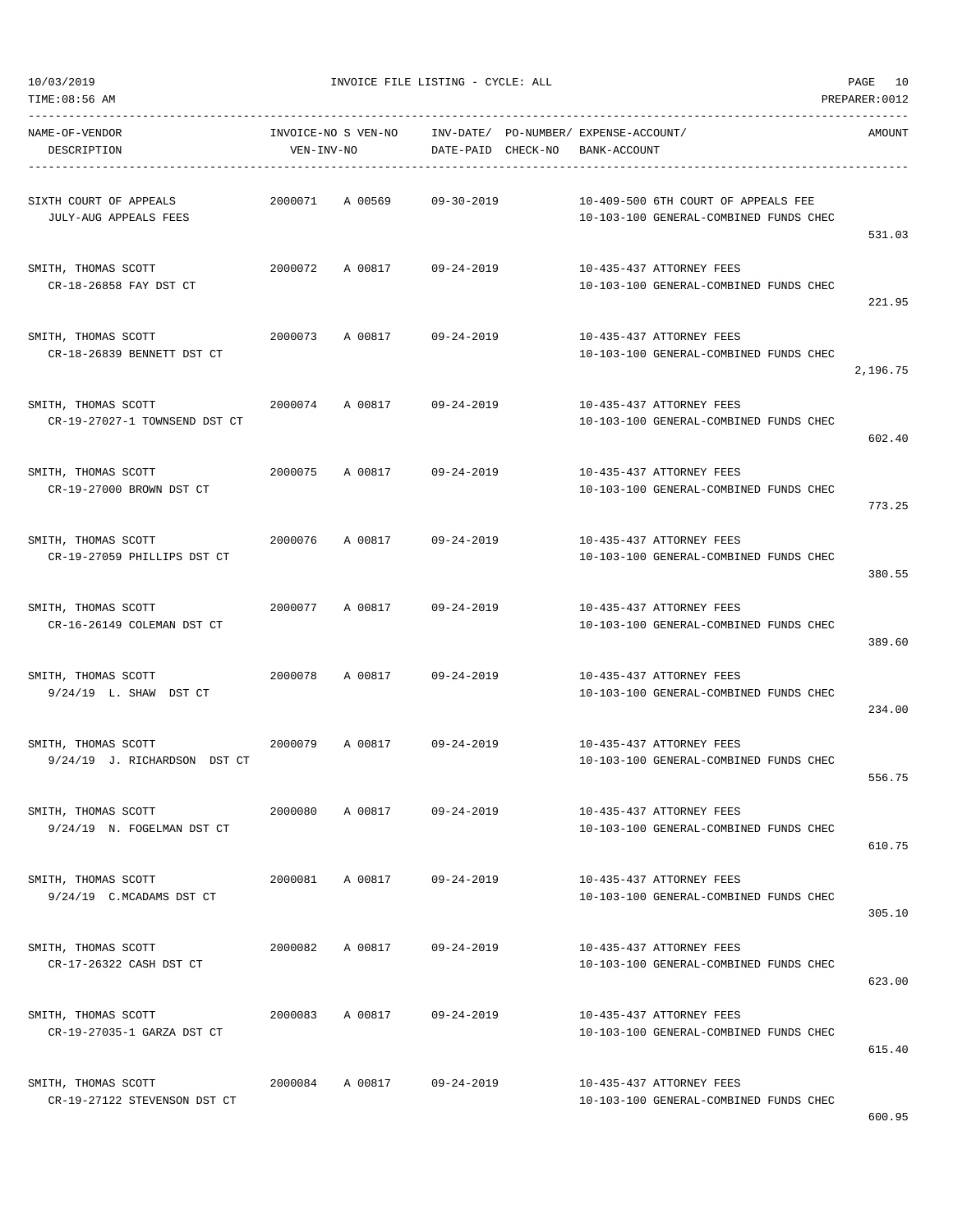TIME:08:56 AM PREPARER:0012

10/03/2019 INVOICE FILE LISTING - CYCLE: ALL PAGE 11

| NAME-OF-VENDOR<br>DESCRIPTION                            | VEN-INV-NO | INVOICE-NO S VEN-NO INV-DATE/ PO-NUMBER/ EXPENSE-ACCOUNT/ |                  | DATE-PAID CHECK-NO BANK-ACCOUNT |                                                                                  | AMOUNT   |
|----------------------------------------------------------|------------|-----------------------------------------------------------|------------------|---------------------------------|----------------------------------------------------------------------------------|----------|
| SMITH, THOMAS SCOTT                                      | 2000085    | A 00817                                                   | $09 - 24 - 2019$ |                                 | 10-435-437 ATTORNEY FEES                                                         |          |
| CR-18-26794 ALLEN DST CT                                 |            |                                                           |                  |                                 | 10-103-100 GENERAL-COMBINED FUNDS CHEC                                           | 1,248.95 |
| SMITH, THOMAS SCOTT                                      |            | 2000169 A 00817 09-06-2019                                |                  |                                 | 10-435-437 ATTORNEY FEES                                                         |          |
| CR-18-26546 MERWORTH DST CT                              |            |                                                           |                  |                                 | 10-103-100 GENERAL-COMBINED FUNDS CHEC                                           | 429.75   |
| SOLOMON, AMANDA                                          | 2000086    | A 00801 09-13-2019                                        |                  |                                 | 10-435-436 ATTORNEY FEES- CPS CASES                                              |          |
| FA-19-44312 HALL DST CT                                  |            |                                                           |                  |                                 | 10-103-100 GENERAL-COMBINED FUNDS CHEC                                           |          |
|                                                          |            |                                                           |                  |                                 |                                                                                  | 1,111.50 |
| SOLOMON, AMANDA<br>FA-18-43872 JENNINGS DST CT           | 2000087    | A 00801 08-20-2019                                        |                  |                                 | 10-435-436 ATTORNEY FEES- CPS CASES<br>10-103-100 GENERAL-COMBINED FUNDS CHEC    |          |
|                                                          |            |                                                           |                  |                                 |                                                                                  | 484.50   |
| SOLOMON, AMANDA                                          | 2000088    | A 00801 09-27-2019                                        |                  |                                 | 10-435-436 ATTORNEY FEES- CPS CASES                                              |          |
| FA-19-44047 BURNEY DST CT                                |            |                                                           |                  |                                 | 10-103-100 GENERAL-COMBINED FUNDS CHEC                                           | 826.50   |
| SOLOMON, AMANDA                                          |            | 2000089 A 00801 09-27-2019                                |                  |                                 | 10-435-436 ATTORNEY FEES- CPS CASES                                              |          |
| FA-19-44115 CM DST CT                                    |            |                                                           |                  |                                 | 10-103-100 GENERAL-COMBINED FUNDS CHEC                                           | 1,301.50 |
|                                                          |            |                                                           |                  |                                 |                                                                                  |          |
| SOLOMON, AMANDA<br>FA-19-44272 ROUNDTREE DST CT          | 2000090    | A 00801 09-27-2019                                        |                  |                                 | 10-435-436 ATTORNEY FEES- CPS CASES<br>10-103-100 GENERAL-COMBINED FUNDS CHEC    |          |
|                                                          |            |                                                           |                  |                                 |                                                                                  | 541.00   |
| SOLOMON, AMANDA<br>FA-19-44139 GARZA DST CT              | 2000091    | A 00801 09-13-2019                                        |                  |                                 | 10-435-436 ATTORNEY FEES- CPS CASES<br>10-103-100 GENERAL-COMBINED FUNDS CHEC    |          |
|                                                          |            |                                                           |                  |                                 |                                                                                  | 788.50   |
| SOLOMON, AMANDA                                          |            | 2000092 A 00801 09-27-2019                                |                  |                                 | 10-435-436 ATTORNEY FEES- CPS CASES                                              |          |
| FA-18-43961 LOCKABY DST CT                               |            |                                                           |                  |                                 | 10-103-100 GENERAL-COMBINED FUNDS CHEC                                           | 380.00   |
| SPARKLIGHT                                               | 2000025    | A 00707                                                   | 10-01-2019       | 10-645-441 DSL LINE             |                                                                                  |          |
| #121459531 IHC INTERNET                                  |            |                                                           |                  |                                 | 10-103-100 GENERAL-COMBINED FUNDS CHEC                                           | 78.94    |
|                                                          |            |                                                           |                  |                                 |                                                                                  |          |
| STATE COMPTROLLER<br>1-75-6000941-1 3RD QTR CIVIL FILIN  | 2000093    | A 00793 09-30-2019                                        |                  |                                 | 10-409-489 COURT COSTS/ARREST FEES<br>10-103-100 GENERAL-COMBINED FUNDS CHEC     |          |
|                                                          |            |                                                           |                  |                                 |                                                                                  | 4,868.39 |
| TEXAS A&M AGRILIFE EXT. SVC                              | 2000026    | A 00297<br>E903074 YOUNG/MCKEN                            | 10-01-2019       |                                 | 10-499-427 OUT OF COUNTY TRAVEL/TRAINI<br>10-103-100 GENERAL-COMBINED FUNDS CHEC |          |
| #5500000000254 REGISTRATIONS-2                           |            |                                                           |                  |                                 |                                                                                  | 450.00   |
| TEXHOMA LIMESTONE, INC.                                  | 2000113    | A 00265                                                   | $09 - 24 - 2019$ |                                 | 21-621-341 R & B MAT. ROCK & GRAVEL                                              |          |
| 9/24/19 ROCK & GRAVEL-HAULING                            | 7589       |                                                           |                  |                                 | 21-103-100 R&B#1-COMBINED FUNDS CHECKI                                           | 885.64   |
|                                                          | 2000127    | A 00265                                                   | $09 - 24 - 2019$ |                                 | 22-622-341 R & B MAT. ROCK & GRAVEL                                              |          |
| TEXHOMA LIMESTONE, INC.<br>9/24/19 ROCK & GRAVEL-HAULING | 7588       |                                                           |                  |                                 | 22-103-100 R&B#2- COMBINED FUNDS CHECK                                           |          |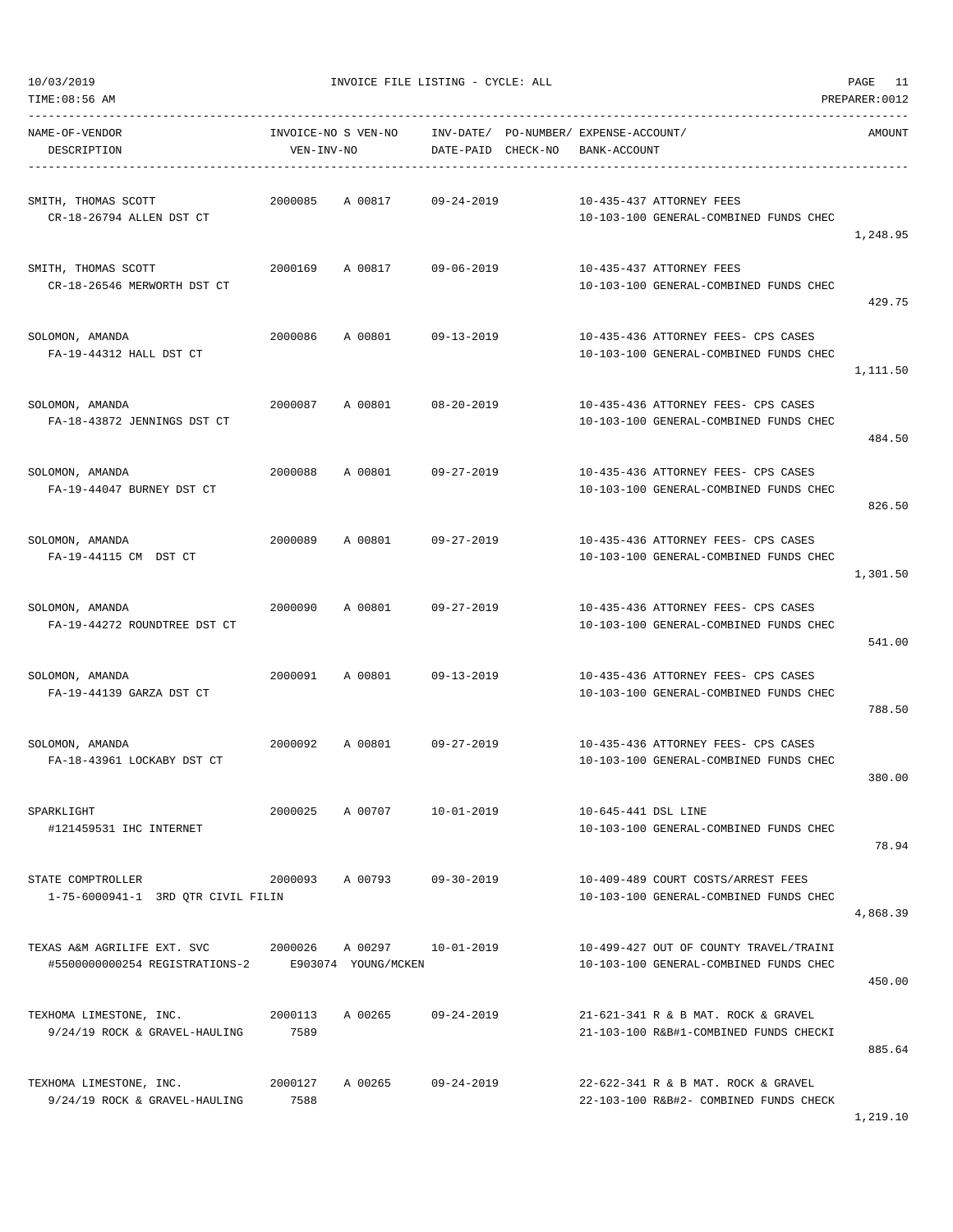| TIME:08:56 AM                                                         |                                   |                      |                    |                                                       |                                                                               | PREPARER: 0012 |
|-----------------------------------------------------------------------|-----------------------------------|----------------------|--------------------|-------------------------------------------------------|-------------------------------------------------------------------------------|----------------|
| NAME-OF-VENDOR<br>DESCRIPTION                                         | INVOICE-NO S VEN-NO<br>VEN-INV-NO |                      | DATE-PAID CHECK-NO | INV-DATE/ PO-NUMBER/ EXPENSE-ACCOUNT/<br>BANK-ACCOUNT |                                                                               | AMOUNT         |
| TEXOMA AREA PARATRANSIT SYSTEMS INC 2000027<br>FY20 ANNUAL ALLOCATION | 9278                              | A 00268              | $10 - 01 - 2019$   |                                                       | 10-640-415 TAPS PUBLIC TRANSIT<br>10-103-100 GENERAL-COMBINED FUNDS CHEC      | 5,000.00       |
| THE PERRONE LAW FIRM, PLLC<br>FA-19-44015 MADEIRA/CARVER DST CT       | 2000094                           | A 00120              | $09 - 11 - 2019$   |                                                       | 10-435-436 ATTORNEY FEES- CPS CASES<br>10-103-100 GENERAL-COMBINED FUNDS CHEC | 490.00         |
| THE PERRONE LAW FIRM, PLLC<br>FA-19-43988 MALONE-LADD DST CT          | 2000095                           | A 00120              | 09-11-2019         |                                                       | 10-435-436 ATTORNEY FEES- CPS CASES<br>10-103-100 GENERAL-COMBINED FUNDS CHEC | 260.00         |
| THE PERRONE LAW FIRM, PLLC<br>FA-18-43683 BERRY DST CT                | 2000096                           | A 00120              | 09-11-2019         |                                                       | 10-435-436 ATTORNEY FEES- CPS CASES<br>10-103-100 GENERAL-COMBINED FUNDS CHEC | 70.00          |
| THE PERRONE LAW FIRM, PLLC<br>FA-18-43658 MADISON DST CT              | 2000097                           | A 00120              | $09 - 11 - 2019$   |                                                       | 10-435-436 ATTORNEY FEES- CPS CASES<br>10-103-100 GENERAL-COMBINED FUNDS CHEC | 670.00         |
| THE PERRONE LAW FIRM, PLLC<br>FA-18-43908 SHIPMAN DST CT              | 2000098                           | A 00120              | 09-11-2019         |                                                       | 10-435-436 ATTORNEY FEES- CPS CASES<br>10-103-100 GENERAL-COMBINED FUNDS CHEC | 1,080.00       |
| THE PERRONE LAW FIRM, PLLC<br>FA-18-43914 LOVELL DST CT               | 2000099                           | A 00120              | $09 - 11 - 2019$   |                                                       | 10-435-436 ATTORNEY FEES- CPS CASES<br>10-103-100 GENERAL-COMBINED FUNDS CHEC | 210.00         |
| THE PERRONE LAW FIRM, PLLC<br>FA-18-43788 POST DST CT                 | 2000100                           | A 00120              | 09-11-2019         |                                                       | 10-435-436 ATTORNEY FEES- CPS CASES<br>10-103-100 GENERAL-COMBINED FUNDS CHEC | 50.00          |
| THE PERRONE LAW FIRM, PLLC<br>FA-18-43798 GARREN DST CT               | 2000101                           | A 00120              | 09-11-2019         |                                                       | 10-435-436 ATTORNEY FEES- CPS CASES<br>10-103-100 GENERAL-COMBINED FUNDS CHEC | 110.00         |
| THE PERRONE LAW FIRM, PLLC<br>FA-18-43619 GORDON MACK DST CT          | 2000102                           | A 00120              | 09-11-2019         |                                                       | 10-435-436 ATTORNEY FEES- CPS CASES<br>10-103-100 GENERAL-COMBINED FUNDS CHEC | 420.00         |
| THE PERRONE LAW FIRM, PLLC<br>FA-19-44033 SUMMERLIN/JULEFF DST CT     | 2000103 A 00120                   |                      | 09-11-2019         |                                                       | 10-435-436 ATTORNEY FEES- CPS CASES<br>10-103-100 GENERAL-COMBINED FUNDS CHEC | 630.00         |
| U.S. BANK CORPORATE TRUST<br>SEPT MJ PRISONER HOUSING                 | 2000104 A 00539<br>FAN190903FCMJ  |                      | $09 - 30 - 2019$   |                                                       | 10-565-380 PRISONER HOUSING<br>10-103-100 GENERAL-COMBINED FUNDS CHEC         | 27,250.00      |
| U.S. BANK CORPORATE TRUST<br>SEPT SA PRISONER HOUSING                 | 2000105 A 00539<br>FAN190904FCSA  |                      | $09 - 30 - 2019$   |                                                       | 10-565-380 PRISONER HOUSING<br>10-103-100 GENERAL-COMBINED FUNDS CHEC         | 131,500.00     |
| U.S. BANK CORPORATE TRUST<br>SEPT PRISONER TRANSPORT/GUARD            | 2000106 A 00539                   | FAN190914FCMT / 15FC | $09 - 30 - 2019$   |                                                       | 10-565-400 PRISONER TRANSPORT/GUARD<br>10-103-100 GENERAL-COMBINED FUNDS CHEC |                |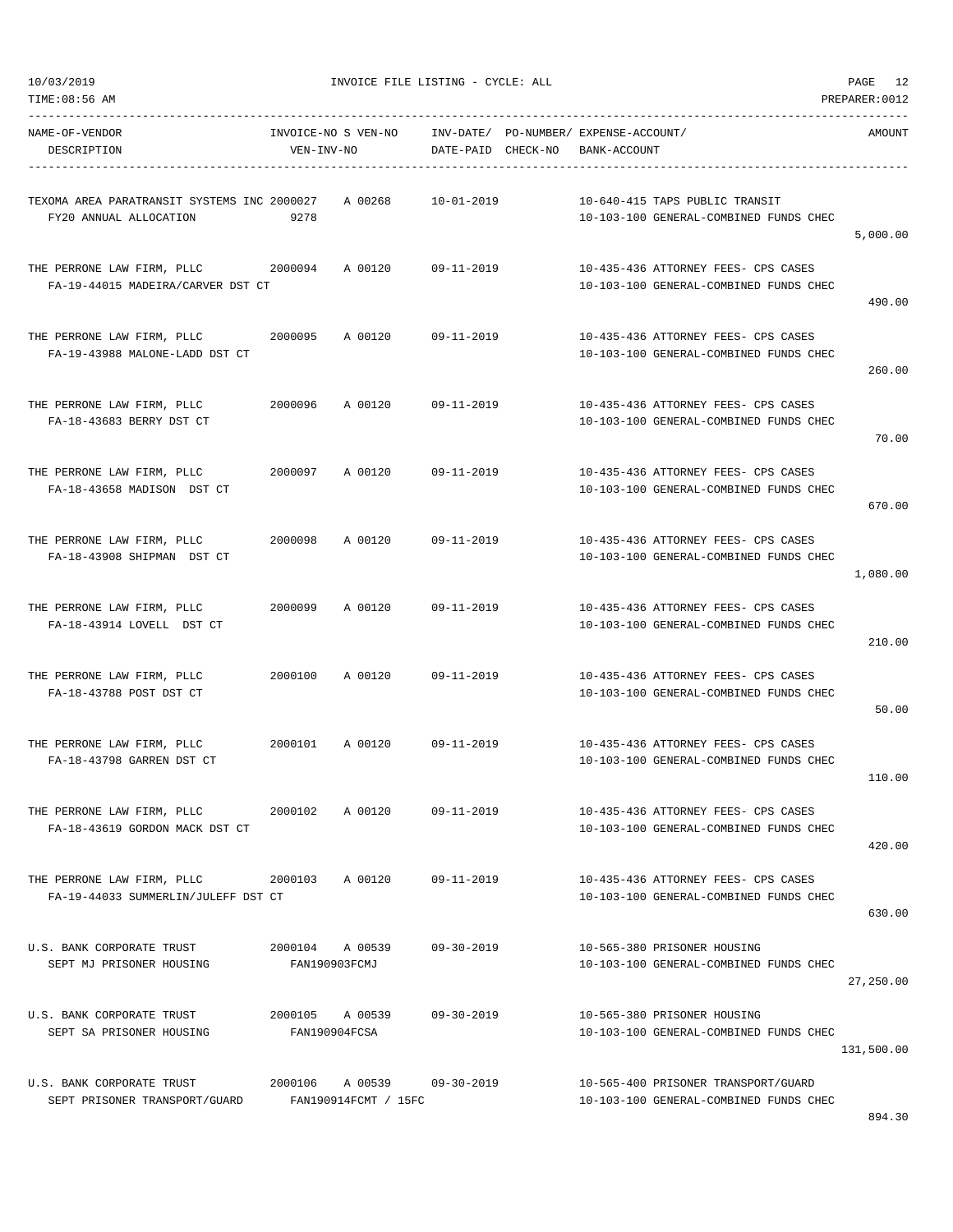|  | 10/03/2019 |  |
|--|------------|--|
|  |            |  |

TIME:08:56 AM PREPARER:0012

| NAME-OF-VENDOR                              | INVOICE-NO S VEN-NO |                | INV-DATE/        | PO-NUMBER/ | EXPENSE-ACCOUNT/                       | AMOUNT |
|---------------------------------------------|---------------------|----------------|------------------|------------|----------------------------------------|--------|
| DESCRIPTION                                 | VEN-INV-NO          |                | DATE-PAID        | CHECK-NO   | BANK-ACCOUNT                           |        |
|                                             |                     |                |                  |            |                                        |        |
| WEX BANK                                    | 2000170             | A 00104        | $09 - 30 - 2019$ |            | 10-560-330 AUTO EXPENSE GAS & OIL      |        |
| #0496-00-276542-8 SHERIFF AUTO GAS 61575821 |                     |                |                  |            | 10-103-100 GENERAL-COMBINED FUNDS CHEC |        |
|                                             |                     |                |                  |            |                                        | 88.80  |
| WHIPPLE, ALICIA                             | 2000028             | $\overline{A}$ | $10 - 01 - 2019$ |            | 10-495-427 OUT OF COUNTY TRAVEL/TRAINI |        |
| 10/15-18/19 TRAVEL-MILES/MEALS              |                     |                |                  |            | 10-103-100 GENERAL-COMBINED FUNDS CHEC |        |
|                                             |                     |                |                  |            |                                        | 405.96 |
| SHED WATER SUPPLY CORP.<br><b>WHTTE</b>     | 2000166             | A 00447        | $09 - 25 - 2019$ |            | 85-520-442 UTILITIES WATER             |        |
| #856 LAKE FANNIN WATER                      |                     |                |                  |            | 85-103-100 LAKE FANNIN-COMBINED FUNDS  |        |
|                                             |                     |                |                  |            |                                        | 238.75 |
| YOUNG, NANCY                                | 2000029             | A              | $10 - 01 - 2019$ |            | 10-450-427 OUT OF COUNTY TRAVEL/TRAINI |        |
| 10/14-18/19 TRAVEL-MILES/MEALS              |                     |                |                  |            | 10-103-100 GENERAL-COMBINED FUNDS CHEC |        |